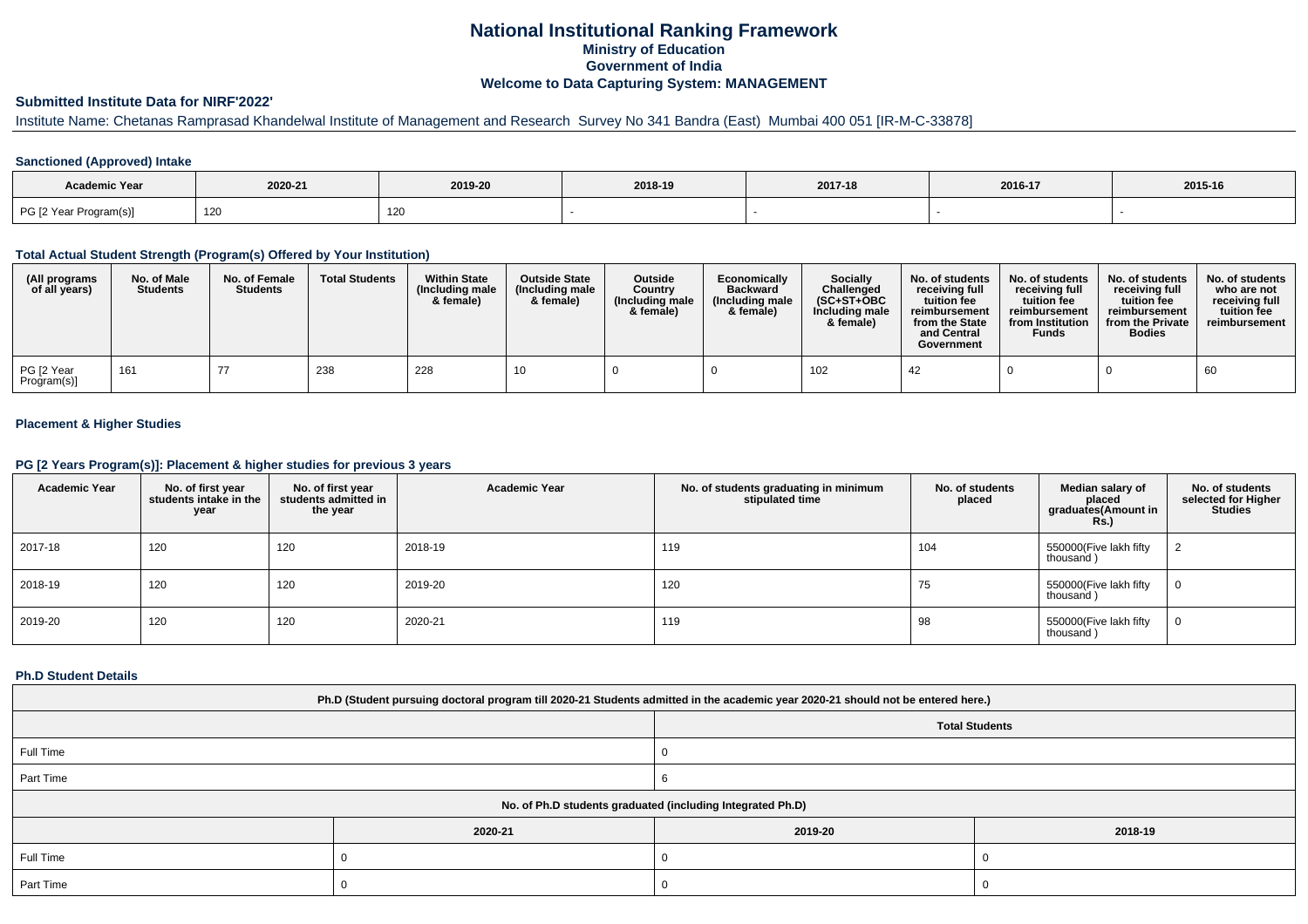#### **Financial Resources: Utilised Amount for the Capital expenditure for previous 3 years**

| <b>Academic Year</b><br>2020-21                                                                                                                                                |                                                                                                      | 2019-20                                                                            | 2018-19                                                               |  |  |  |  |  |  |
|--------------------------------------------------------------------------------------------------------------------------------------------------------------------------------|------------------------------------------------------------------------------------------------------|------------------------------------------------------------------------------------|-----------------------------------------------------------------------|--|--|--|--|--|--|
|                                                                                                                                                                                | <b>Utilised Amount</b>                                                                               |                                                                                    | <b>Utilised Amount</b>                                                |  |  |  |  |  |  |
|                                                                                                                                                                                | Annual Capital Expenditure on Academic Activities and Resources (excluding expenditure on buildings) |                                                                                    |                                                                       |  |  |  |  |  |  |
| Library (Books, Journals and e-Resources only)                                                                                                                                 | 47692 (Forty Seven Thousand Six Ninety Two)                                                          | 81203 (Eighty One Thousand Two Hundred and Three)                                  | 504721 (Five Lakh Four Thousand Seven Hundred and Twenty  <br>One)    |  |  |  |  |  |  |
| Expenditure on setting up/upgradation of laboratory                                                                                                                            | 345000 (Three Lakh Forty Five Thousand)                                                              | 1024130 (Ten Lakh Twenty Four Thousand One Hundred and<br>Thirty)                  | 177988 (One Lakh Seventy Seven THousand Nine Hundred<br>Eighty Eight) |  |  |  |  |  |  |
| Other expenditure on creation of Capital Assets (For setting up<br>classrooms, seminar hall, conference hall, library excluding<br>expenditure on Land , Building, Roads etc.) | 374952 (Three Lakh Seventy Four Thousand Nine Hundred<br>Fifty Two)                                  | 2398376 (Twenty Three Lakh Ninety Eight Thousand Three<br>Hundred and Seventy Six) | 632200 (Six Lakh Thirty Two Thousand Two Hundred)                     |  |  |  |  |  |  |

## **Financial Resources: Utilised Amount for the Operational expenditure for previous 3 years**

| Academic Year                                                                                                                                                                                  | 2020-21                                                                             | 2019-20                                                                          | 2018-19                                                                     |  |  |  |  |  |  |  |
|------------------------------------------------------------------------------------------------------------------------------------------------------------------------------------------------|-------------------------------------------------------------------------------------|----------------------------------------------------------------------------------|-----------------------------------------------------------------------------|--|--|--|--|--|--|--|
|                                                                                                                                                                                                | <b>Utilised Amount</b>                                                              |                                                                                  | <b>Utilised Amount</b>                                                      |  |  |  |  |  |  |  |
|                                                                                                                                                                                                | <b>Annual Operational Expenditure</b>                                               |                                                                                  |                                                                             |  |  |  |  |  |  |  |
| Salaries (Teaching and Non Teaching staff)                                                                                                                                                     | 25503238 (Two Crore Fifty Five Lakh Three Thousand Two<br>Hundred and Twenty Eight) | 24307240 (Two Crore Forty Three Lakh Seven Thousand Two<br>Hundred and Forty)    | 2605955 (Twenty Six Lakh Five Thousand Nine Hundred Fifty<br>Five )         |  |  |  |  |  |  |  |
| Maintenance of Academic Infrastructure or consumables and<br>other running expenditures(excluding maintenance of hostels<br>and allied services, rent of the building, depreciation cost, etc) | 7512026 (seven Five Lakh Twelve Thousand and Twenty Six)                            | 15465410 (One Crore Fifty Four Lakh Sixty Five Thousand<br>Four Hundred and Ten) | 7991705 (Seventy Nine Lakh Ninety One Thousand seven<br>Hundred and Five )  |  |  |  |  |  |  |  |
| Seminars/Conferences/Workshops                                                                                                                                                                 | 265267 (two lakh sixty five thousand two hundred and sixty<br>seven)                | 1784004 (Seven teen Lakh Eighty Four Thousand and Four)                          | 1574431 (Fifteen Lakh Seventy Four Thousand Four Hundred<br>and Thirty One) |  |  |  |  |  |  |  |

## **Sponsored Research Details**

| <b>Financial Year</b>                    | 2020-21 | 2019-20              | 2018-19 |
|------------------------------------------|---------|----------------------|---------|
| Total no. of Sponsored Projects          |         |                      |         |
| Total no. of Funding Agencies            |         |                      |         |
| Total Amount Received (Amount in Rupees) |         | 25000                |         |
| Amount Received in Words                 | Zero    | Twenty Five thousand | Zero    |

## **Consultancy Project Details**

| <b>Financial Year</b>                    | 2020-21 | 2019-20 | 2018-19 |
|------------------------------------------|---------|---------|---------|
| Total no. of Consultancy Projects        |         |         |         |
| Total no. of Client Organizations        |         |         |         |
| Total Amount Received (Amount in Rupees) |         |         |         |
| Amount Received in Words                 | Zero    | Zero    | Zero    |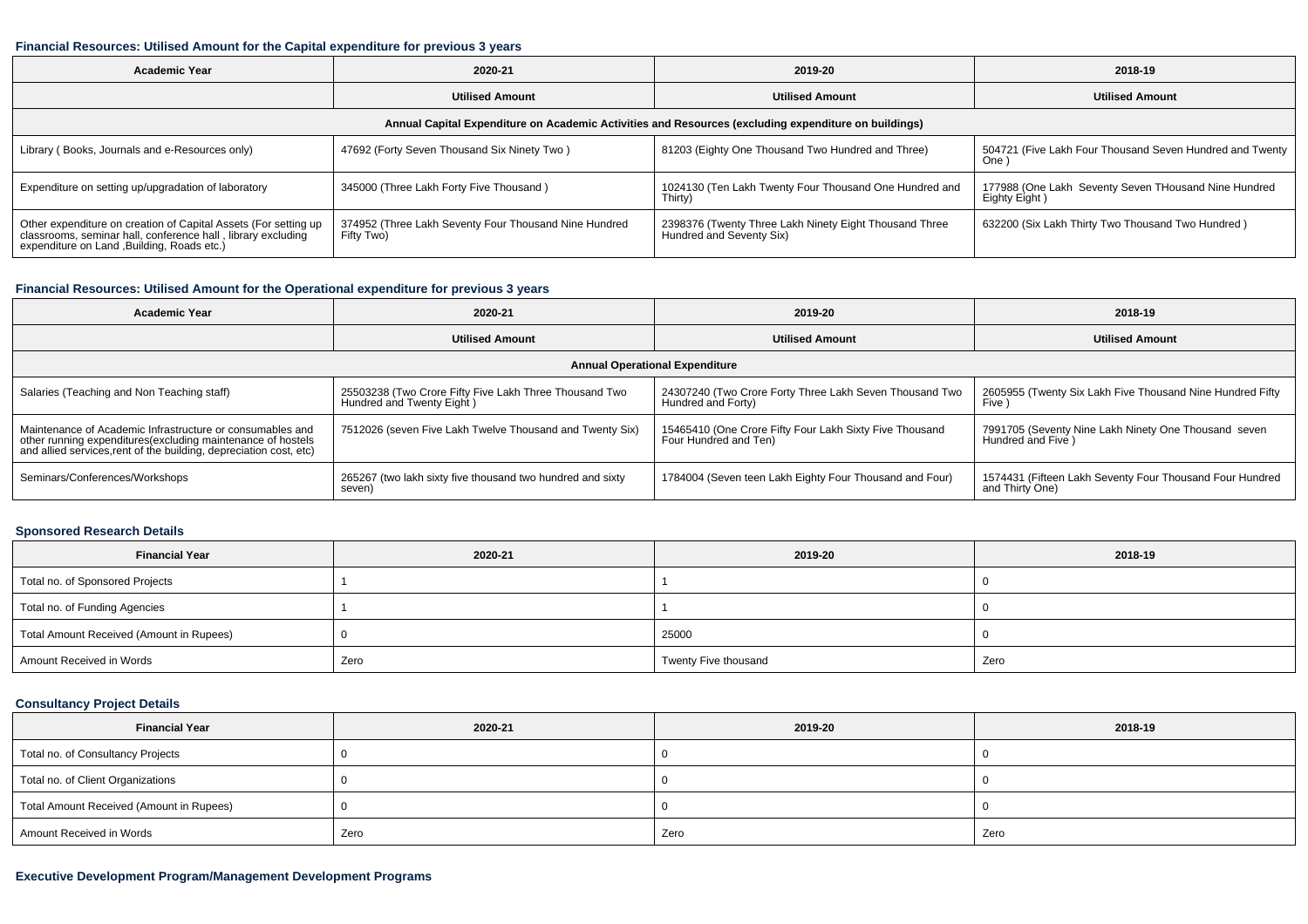| <b>Financial Year</b>                                                             | 2020-21 | 2019-20 | 2018-19 |  |
|-----------------------------------------------------------------------------------|---------|---------|---------|--|
| Total no. of Executive Development Programs/ Management<br>Development Programs   |         |         |         |  |
| Total no. of Participants                                                         |         |         |         |  |
| Total Annual Earnings (Amount in Rupees)(Excluding Lodging<br>& Boarding Charges) |         |         |         |  |
| <b>Total Annual Earnings in Words</b>                                             | Zero    | Zero    | Zero    |  |

## **PCS Facilities: Facilities of physically challenged students**

| 1. Do your institution buildings have Lifts/Ramps?                                                                                                         | Yes, more than 80% of the buildings |
|------------------------------------------------------------------------------------------------------------------------------------------------------------|-------------------------------------|
| 2. Do your institution have provision for walking aids, including wheelchairs and transportation from one building to another for<br>handicapped students? | Yes                                 |
| 3. Do your institution buildings have specially designed toilets for handicapped students?                                                                 | Yes, more than 60% of the buildings |

## **Faculty Details**

| Srno           | Name                                           | Age | Designation                | Gender | Qualification | <b>Experience (In</b><br>Months) | <b>Currently working</b><br>with institution? | <b>Joining Date</b> | <b>Leaving Date</b>      | <b>Association type</b> |
|----------------|------------------------------------------------|-----|----------------------------|--------|---------------|----------------------------------|-----------------------------------------------|---------------------|--------------------------|-------------------------|
| $\mathbf{1}$   | <b>JAYASHREE</b><br><b>AVINASH BHAKAY</b>      | 63  | Professor                  | Female | Ph.D          | 467                              | Yes                                           | 01-03-2008          | $\overline{\phantom{a}}$ | Regular                 |
| $\overline{2}$ | <b>BALAJI LIMBAJI</b><br>SADAVARTE             | 47  | Associate Professor        | Male   | Ph.D          | 265                              | Yes                                           | 17-08-2009          | $\overline{\phantom{a}}$ | Regular                 |
| 3              | SIVAPRASAD<br><b>MURUGAN</b>                   | 42  | Associate Professor        | Male   | Ph.D          | 241                              | Yes                                           | 23-08-2011          | $\overline{\phantom{a}}$ | Regular                 |
| 4              | <b>SUHAS</b><br><b>SHASHIKANT</b><br>GHARAT    | 54  | <b>Assistant Professor</b> | Male   | CA            | 384                              | Yes                                           | 01-08-2005          | $\overline{\phantom{a}}$ | Regular                 |
| 5              | <b>KAVITA NITIN</b><br><b>KHADSE</b>           | 49  | <b>Assistant Professor</b> | Female | Ph.D          | 305                              | Yes                                           | 02-07-2007          | $\overline{\phantom{a}}$ | Regular                 |
| 6              | <b>GEETA NEMINATH</b><br>SHETTI                | 57  | <b>Assistant Professor</b> | Female | <b>MMS</b>    | 428                              | Yes                                           | 07-08-2009          | $\overline{\phantom{a}}$ | Regular                 |
| $\overline{7}$ | SARITA ASHOK<br><b>GUPTA</b>                   | 33  | <b>Assistant Professor</b> | Female | <b>MHRM</b>   | 132                              | Yes                                           | 20-09-2012          | $\overline{\phantom{a}}$ | Adhoc / Contractual     |
| 8              | <b>AFTAB SHAIKH</b>                            | 35  | <b>Assistant Professor</b> | Male   | <b>MMS</b>    | 132                              | Yes                                           | 12-01-2015          | $\overline{\phantom{a}}$ | Regular                 |
| 9              | <b>RUCHIKA</b><br>KULBHUSHAN<br><b>GARHWAL</b> | 30  | <b>Assistant Professor</b> | Female | <b>MMS</b>    | 72                               | Yes                                           | 16-07-2018          | $\sim$                   | Regular                 |
| 10             | <b>MEGHANA</b><br><b>CHETAN PATIL</b>          | 46  | <b>Assistant Professor</b> | Female | M. Phil       | 258                              | Yes                                           | 13-07-2018          | $\overline{\phantom{a}}$ | Regular                 |
| 11             | <b>LIPIKA KOLI</b>                             | 28  | <b>Assistant Professor</b> | Female | PGDBM         | 46                               | Yes                                           | 01-10-2019          | $\overline{\phantom{a}}$ | Adhoc / Contractual     |
| 12             | <b>SUHAS VINAYAK</b><br>VAISHAMPAYAN           | 59  | <b>Assistant Professor</b> | Male   | <b>MBA</b>    | 252                              | Yes                                           | 20-07-2020          | $\overline{\phantom{a}}$ | Adhoc / Contractual     |
| 13             | Nikhil Rao                                     | 51  | <b>Assistant Professor</b> | Male   | <b>MMS</b>    | 312                              | Yes                                           | 16-07-2020          | $\overline{\phantom{a}}$ | Visiting                |
| 14             | Gurudatta Dhanokar                             | 48  | <b>Assistant Professor</b> | Male   | B.E           | 228                              | Yes                                           | 16-07-2020          | $\overline{\phantom{a}}$ | Visiting                |
| 15             | Narayan Murthy                                 | 69  | <b>Assistant Professor</b> | Male   | <b>MBA</b>    | 276                              | Yes                                           | 16-07-2020          | $\overline{\phantom{a}}$ | Visiting                |